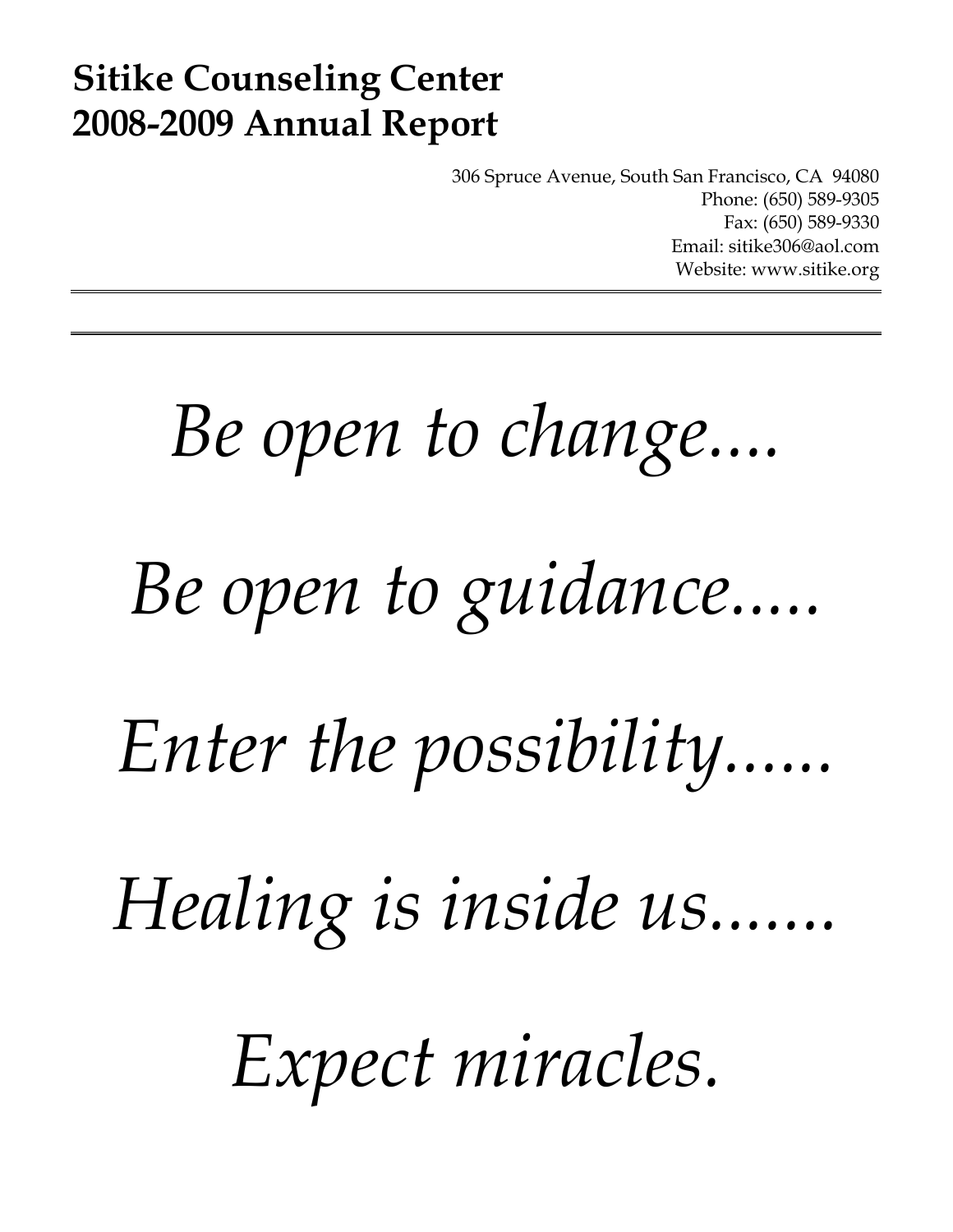| Demographic Summary of All Clients |                                                   |                                                                                                                                                                                                                                                                                                                                               |  |
|------------------------------------|---------------------------------------------------|-----------------------------------------------------------------------------------------------------------------------------------------------------------------------------------------------------------------------------------------------------------------------------------------------------------------------------------------------|--|
|                                    |                                                   |                                                                                                                                                                                                                                                                                                                                               |  |
| <b>Sex</b>                         | Ethnicity                                         | <b>Residence</b>                                                                                                                                                                                                                                                                                                                              |  |
| Age                                | Asian & Pacific Islander  24%<br>Euro American35% | $\textbf{Burlingame}\dots\hspace{-0.5mm}\dots\hspace{-0.5mm}\dots\hspace{-0.5mm}\dots\hspace{-0.5mm}\dots\hspace{-0.5mm}\dots\hspace{-0.5mm}\dots\hspace{-0.5mm}\dots\hspace{-0.5mm}\dots\hspace{-0.5mm}\dots\hspace{-0.5mm}\dots\hspace{-0.5mm}\dots\hspace{-0.5mm}\dots\hspace{-0.5mm}\dots\hspace{-0.5mm}\dots$<br>South San Francisco 36% |  |

#### *Drugs of Choice*

| Methamphetamine35% |  |
|--------------------|--|
|                    |  |
|                    |  |

#### *Discover Recovery Program*

The Discover Recovery Program provides ongoing support groups that include education about the physical and psychological social effects of drug use. The goal of the program is to assist clients in staying clean and sober and to teach them healthy life management skills to support continued recovery and prevent relapse.

Clients assessed ..............................289 Successful completion..................54%

| <b>Sex</b> | Ethnicity                    | Residence               |
|------------|------------------------------|-------------------------|
|            |                              |                         |
|            | Asian & Pacific Islander 22% |                         |
|            | Euro American41%             |                         |
|            |                              |                         |
| Age        |                              |                         |
|            |                              |                         |
|            |                              | San Francisco14%        |
|            |                              |                         |
|            |                              | South San Francisco 33% |
|            |                              |                         |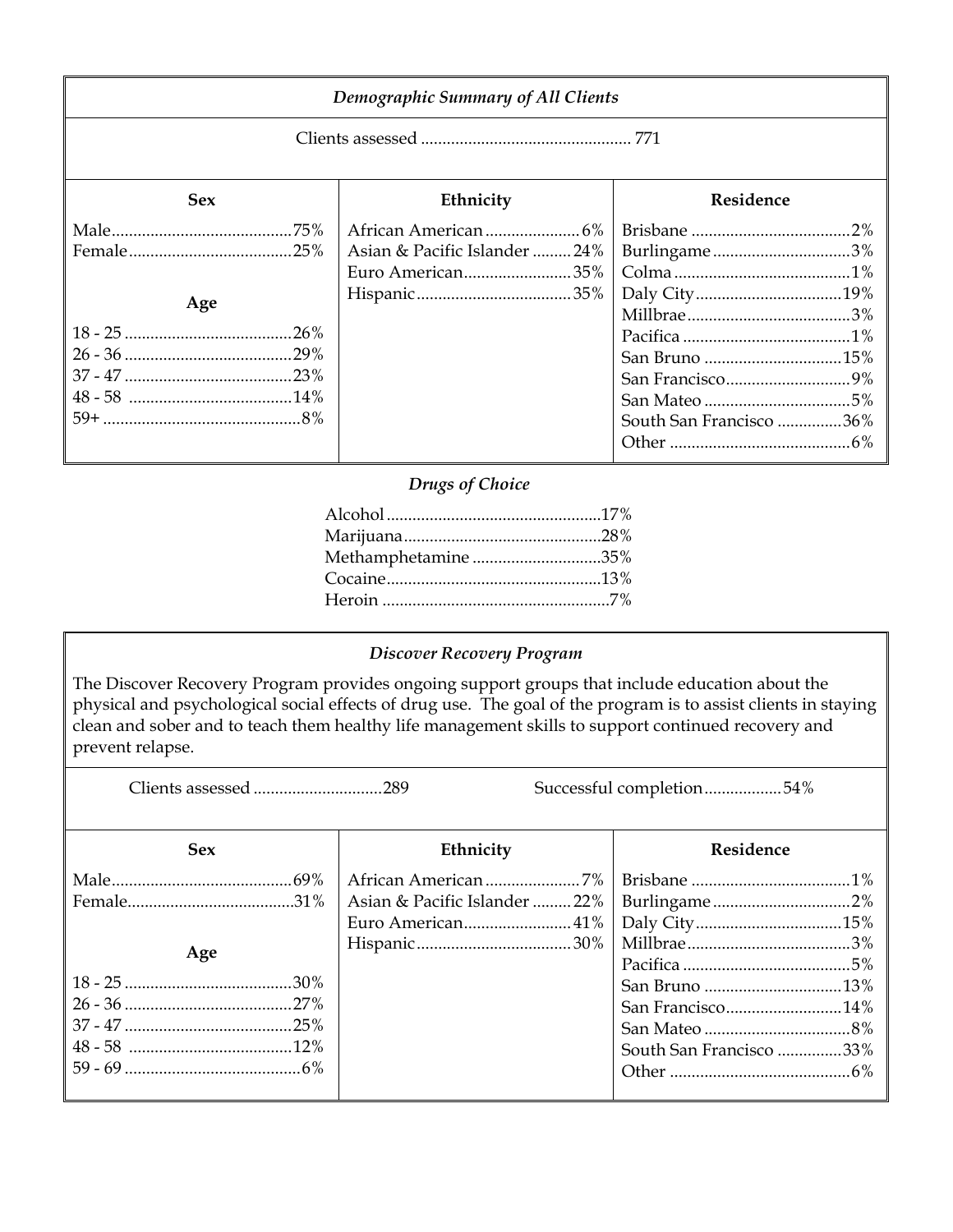#### *Women's Day Treatment Program*

The Women's Day Treatment Program provides gender specific and responsive substance abuse counseling for adult women. The goals of the program are to promote understanding of the physical and psychological aspects of drug use, obtain their general education diploma (GED) if needed, teach them about nutrition, parenting, and how to develop healthy life management skills to support continued recovery and prevent relapse.

Clients assessed ................................38 Successful completion..................60%

#### Number of women receiving their GED 2

| <b>Sex</b> | Ethnicity | Residence               |
|------------|-----------|-------------------------|
|            |           |                         |
| Age        |           |                         |
|            |           |                         |
|            |           |                         |
|            |           |                         |
|            |           | South San Francisco 35% |
|            |           |                         |
|            |           |                         |

### *The best thing about the future is that it comes only: "One day at a time"*

#### *First Offender Drinking Driver Program*

The First Offender Drinking Driver Program provides education and counseling over the course of 3, 6 or 9 months. The goals of the program are to prevent continued driving while under the influence and to intervene in the progressive development of the disease of addiction.

| Clients admitted444 |                              |                         |  |
|---------------------|------------------------------|-------------------------|--|
| <b>Sex</b>          | Ethnicity                    | Residence               |  |
|                     |                              |                         |  |
|                     | Asian & Pacific Islander 24% |                         |  |
|                     | Euro American28%             |                         |  |
| Age                 |                              |                         |  |
|                     |                              |                         |  |
|                     |                              |                         |  |
|                     |                              | San Francisco5%         |  |
|                     |                              |                         |  |
|                     |                              | South San Francisco 38% |  |
|                     |                              |                         |  |